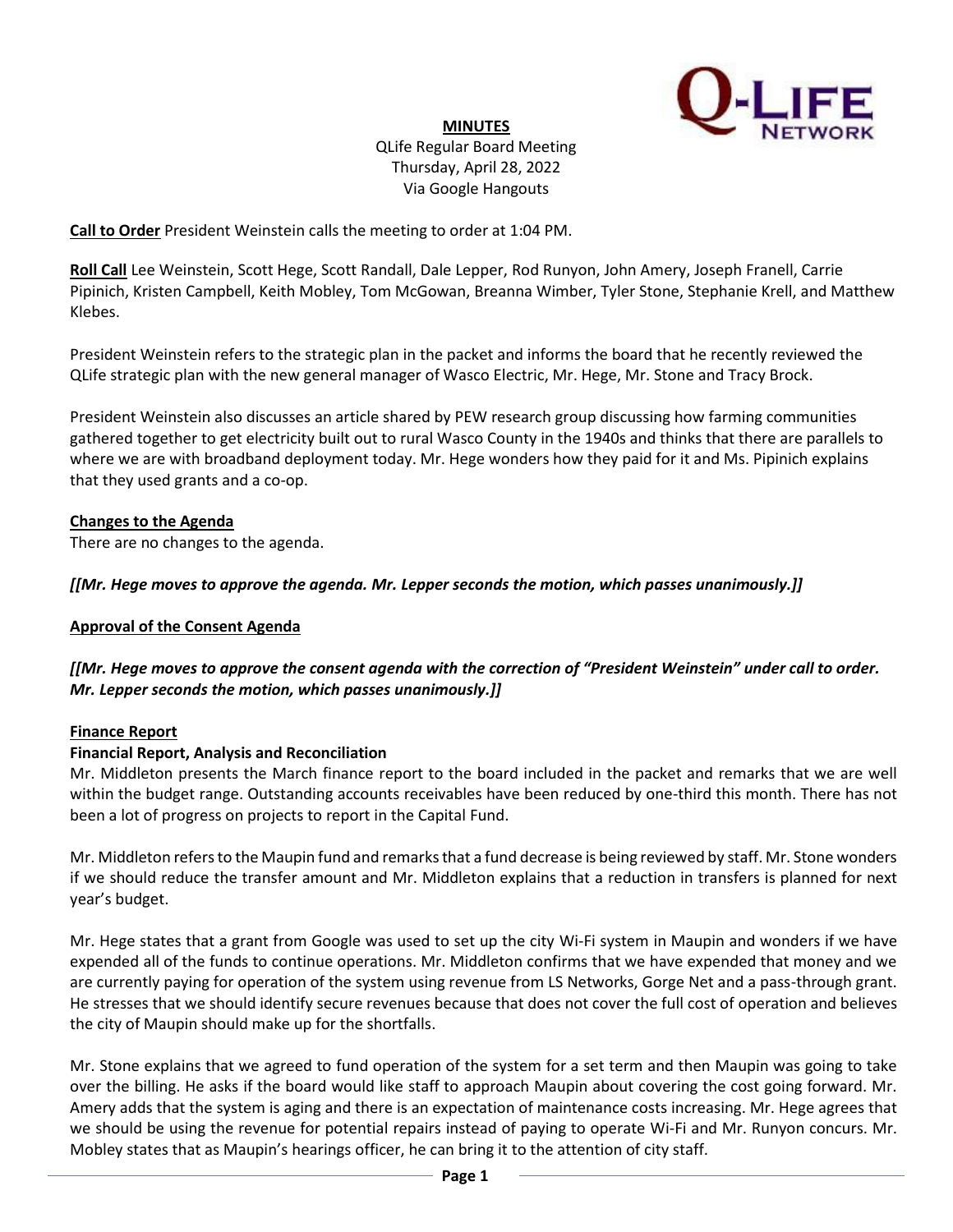Mr. Middleton summarizes that overall, the funds are in a good position. He is attending a conference in May to learn more about the new accounting software.

# **Action Items**

### **QLife Leadership Direction**

Mr. Klebes refers to the memo in the packet about his departure from the county to the city. He spoke with Mr. Stone and the Mayor about the future of QLife administration and recommends keeping everything the same except administrative costs for Mr. Klebes' time would go to the city instead of the county. Finance, contracts, and other staffing would remain the same. Mr. Klebes would like to monitor it over the next six months to be sure things are working well and bring back any challenges to the board for review. Mr. Stone adds that the administrative costs would be split 50% to the county and 50% to the city. Mr. Mobley states that as former QLife counsel, he strongly endorses the partnership. President Weinstein is also in favor of this proposal considering the potential grants coming down the pike.

## *[[Mr. Hege moves to approve the proposed changes in QLife administration as discussed. Mr. Runyon seconds the motion, which passes unanimously.]]*

### **Commstructure Work Order #31 Amendment 2**

Mr. Klebes reviews the Dry Hollow project documents with the board included in the packet. He explains that the amendment covers the cost of the final inspection and management of the project and falls within the original OPC estimation. Construction is complete and they are just working down the final punch list.

Mr. Hege asks if this project will add additional capacity and Mr. Klebes confirms that it add capacity and redundancy. Mr. Hege asks if we put in points along the way where connections can be built out and Mr. Amery explains that this is a backbone that can be utilized to build out to a cabinet as opportunities arise.

### *[[Mr. Hege moves to approve Work Order #31 Amendment 2. Mr. Lepper seconds the motion, which passes unanimously.]]*

### **Klindt Drive Mini Park**

Mr. Klebes refers to the documents in the packet and explains that QLife has fiber on Klindt Drive. Everything is underground and the environment is primarily rock. To access the existing fiber has a high cost associated with it and even with cost sharing, it can still be unprofitable for potential end users. Other factors to consider is the recent development in the area and it zoning as residential/commercial. Mr. Klebes is looking for approval from the board to overbuild fiber into the mini park, which would also allow us to serve underdeveloped areas. Mr. Amery adds that the blue line is additional fiber and would allow us to be more flexible on pricing.

Mr. Runyon asks if the port is in favor of the project and Mr. Klebes confirms that they are in support but not participating. Mr. Hege wonders if there is existing conduit and Mr. Amery confirms that we will pull through the existing conduit. Mr. Hege follows up with a question about the cost of pulling through the conduit and Mr. Amery says there is no cost. Mr. McGowan remarks that he thinks there will be cost to QLife.

*The board enters into executive session at 1:55 PM under ORS 192.660 (2)(g) Competitive trade or commerce negotiations, ORS 192.660 (2)(n)(D) & (E) Discuss information regarding security of telecom systems and data transmission.*

*The board exists executive session at 2:15 PM.*

*[[Mr. Hege moves to approve staff to move forward with the Klindt Drive Mini Park Project. Mr. Runyon seconds the motion, which passes unanimously.]]*